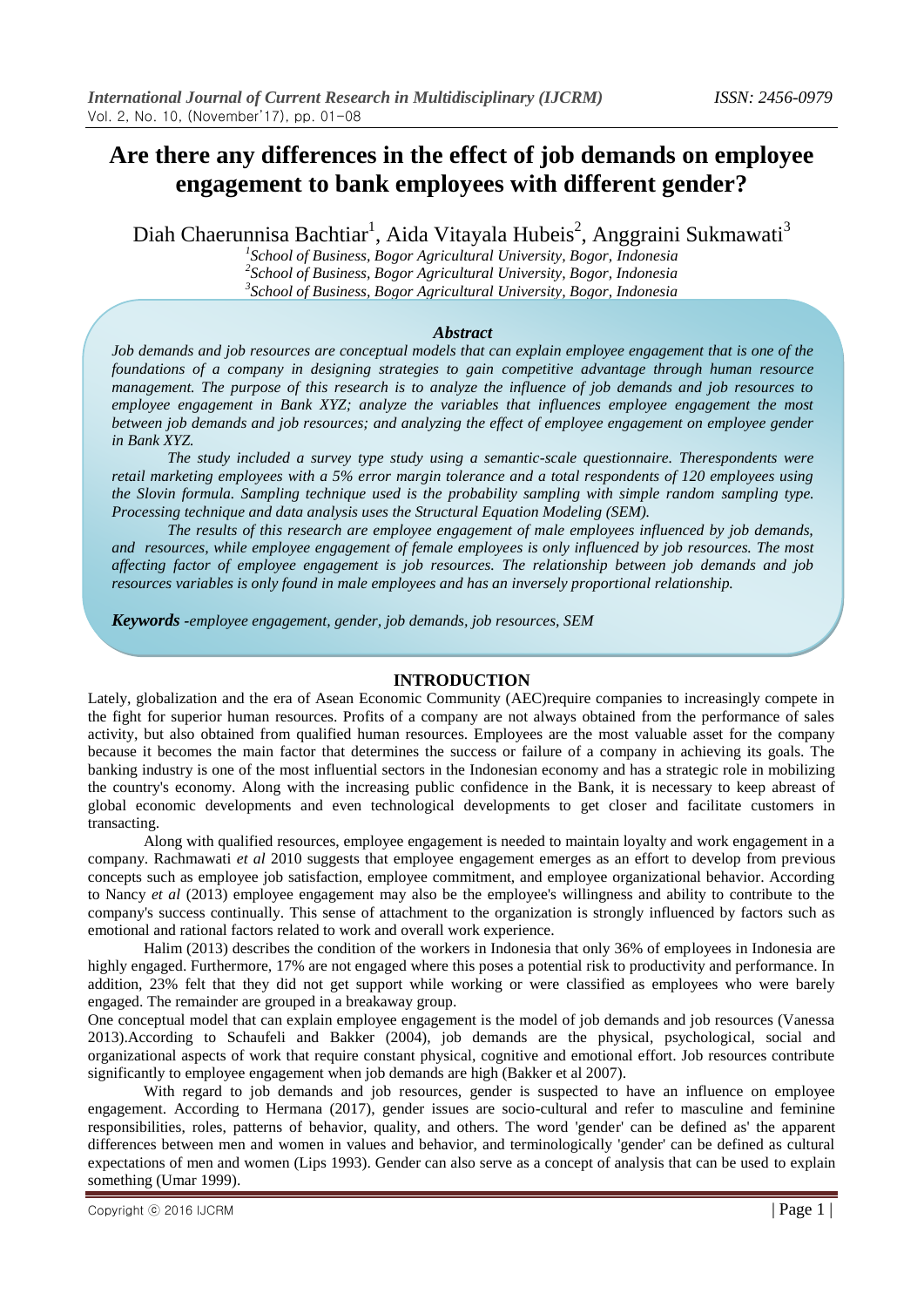Employee engagement plays an important role in the stability and development of the company through employees. Companies must be able to optimize the ability of employees to provide the best contribution for the company to produce output in accordance with market demands both in terms of quality and continuity to face increasingly fierce industrial competition.

### **LITERATURE REVIEW**

Employee engagement becomes one of the foundations of the organization in designing strategies or steps to maintain and manage human resources. Saks (2006) defines employee engagement as a positive attitude the employee has for the organization in which he works and the values that the organization has. Thus, in the concept of employee engagement, there is a two-way relationship between employees and companies.

Each individual is faced with various task demands or work that must be completed or often referred to as job demand. Love *et al* (2007) reveals that job demand is the physical, social, and organizational elements in work activities that affect the psychological health of employees. In addition, task demands and work environment in addition to causing physical fatigue for employees, it will also trigger the occurrence of psychological fatigue. In addition, the emergence of personal conflicts related to job demands is also considered a variable of job demand. It seems clear that the demands of various tasks and not in accordance with the competencies and skills possessed by employees will impact on the work stress (Bakker and Demerouti 2008).

According to Soane *et al* (2012) job resources can include role clarity, supervisory support, peer support, and organization support as key drivers that affect employee engagement. In addition, job resources are also assumed as an intrinsic motivation role because it helps the development and learning of employees, and has the role of extrinsic motivation because it plays an important role in achieving the goals of work. Job Resources refers to the physical, social, and organizational aspects of the work that allows the individual to reduce job demands and psychological costs for the job demands, encouraging individuals to achieve job targets, and stimulate personal growth, learning and development (Xanthopoulou et al. 2009).

Job demands and job resources have a negative correlation, this was stated by Schaufeli and Bakker (2004). High job resources can reduce job demands; this is inversely proportional to high job demands the job resources will feel lower so it must be high also to increase employee engagement. This is reinforced by Coetzer and Rothmann (2007), that job resources are related to the fulfillment of basic human needs, namely authority, competence, and human relationships.

Job demands that include employee job liability may vary as they relate to gender. Gender in this case is a socio-cultural construction product that relates to the role, position, and needs of both men and women (Hubeis 2010). Speaking of gender means what is discussed is about the social relations of women and men. Gender is not the same as male and female biological gender, male and female are biologically different but not in terms of potential, competence and or opportunity (Arif 2014). Gender refers to the differences in social roles and responsibilities of women and men to the behaviors and characteristics that are appropriate for women and men and on the views on how their various activities are valued and appreciated.

According to Marzuki (2011), modern capitalistic societies tend to accommodate a system of division of labor on the basis of sex differences. As a result, the position of women will remain lower and in a marginal position, while the position of men is higher and occupies a central position. According to Ma'arif *et al* (2013) that men are more aggressive and have more hope for success than women.

### **RESEARCH METHODOLOGY**

Research is included in the type of survey research using questionnaires. Data obtained from the results of an onlinemarketing employee questionnaire of Bank XYZ Sumatra's Regional which is spread by email. In the questionnaire, the scale used is a differential semantics with a scale of 1-7. Differential semantic scales in this research use studies from several previous research that have variables and similar topics. Sampling technique used in this research is theprobability sampling technique with simple random sampling type. This technique uses a random sampling method regardless of the strata of the sample (Sugiyono 2010).

The study was conducted at XYZ Bank Head Office in South Jakarta in February 2017 with a total population of 171 people. The researcher determined the number of samples by using Slovin formula (Umar 2005) with margin of error or 5% significance level. Selection of a significance level of 5% based on Kerlinger (2004) views this level is neither too high nor too low for most scientific social research. so get the number of respondents as many as 120 employees.

$$
n = \frac{N}{N \cdot e^2 + 1}
$$

Information:  $n =$  number of samples  $N =$  number of population  $e =$  margin of error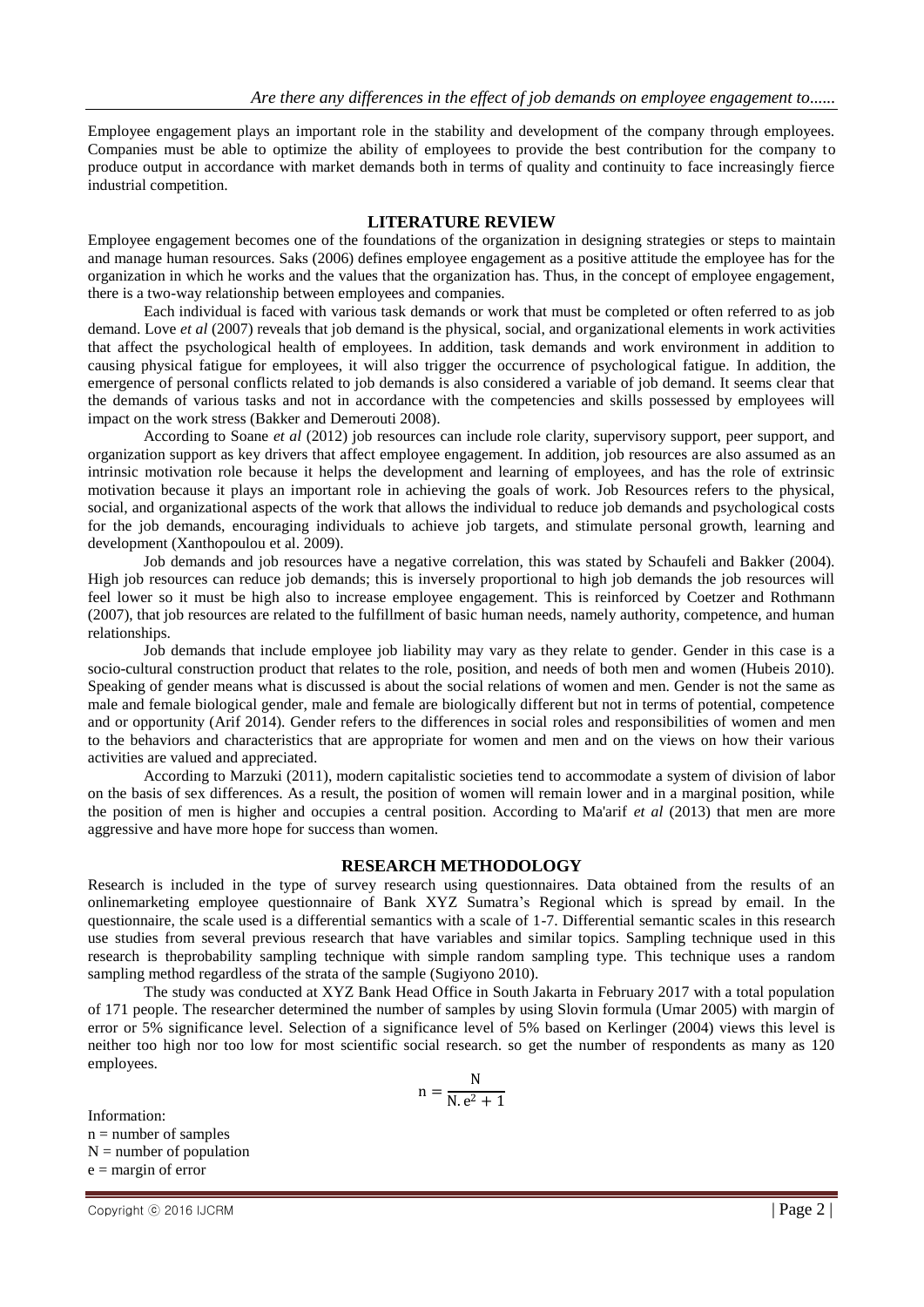The data obtained is processed in the form of crosstab by using SPSS. The crosstab analysis is a table-shaped analysis method, where cross-tabulation or contingency tables are used to identify and determine whether there is a correlation or relationship between one variable with another. The research used Structural Equation Model (SEM) analysis technique which is a statistical technique for testing a relatively complex series of relations simultaneously. Complex relationships can be built between one or more dependent variables with one or more independent variables. Each dependent and independent variable can be a factor or construct made from several indicator variables (Ayu 2015). Among these variables there is the form of a single variable that is observed or measured directly in the research process.

Before the data is processed, designed questionnaires are to be tested first, as for the tests conducted are the test of validity and reliability. The results of validity and reliability test states that the data valid and reliable to be used in subsequent research. SEM analysis techniques are often called flow diagrams or path diagrams are diagrams that allow researchers to describe the hypothesized relationships called the model. SEM model in research on job demands and job resources to employee engagement is found in Fig. 1.



Figure 1 SEM model of job demands and job resources on employee engagement

Hypothesis is an initial guess between the relationship of an independent variable with the dependent variable before the research and must be tested the truth in the research. The hypothesis of this research are:

- 1. H0 : Job demands have no effect on employee engagement
- H1 : Job demands have effect onemployee engagement
- 2. H0 : Job resources have no effect onemployee engagement H1 : Job resources have effect onemployee engagement
- 3. H0 : Job demands and job resources have no effect on employee engagement H1 : Job demands and job resources have effect onemployee engagement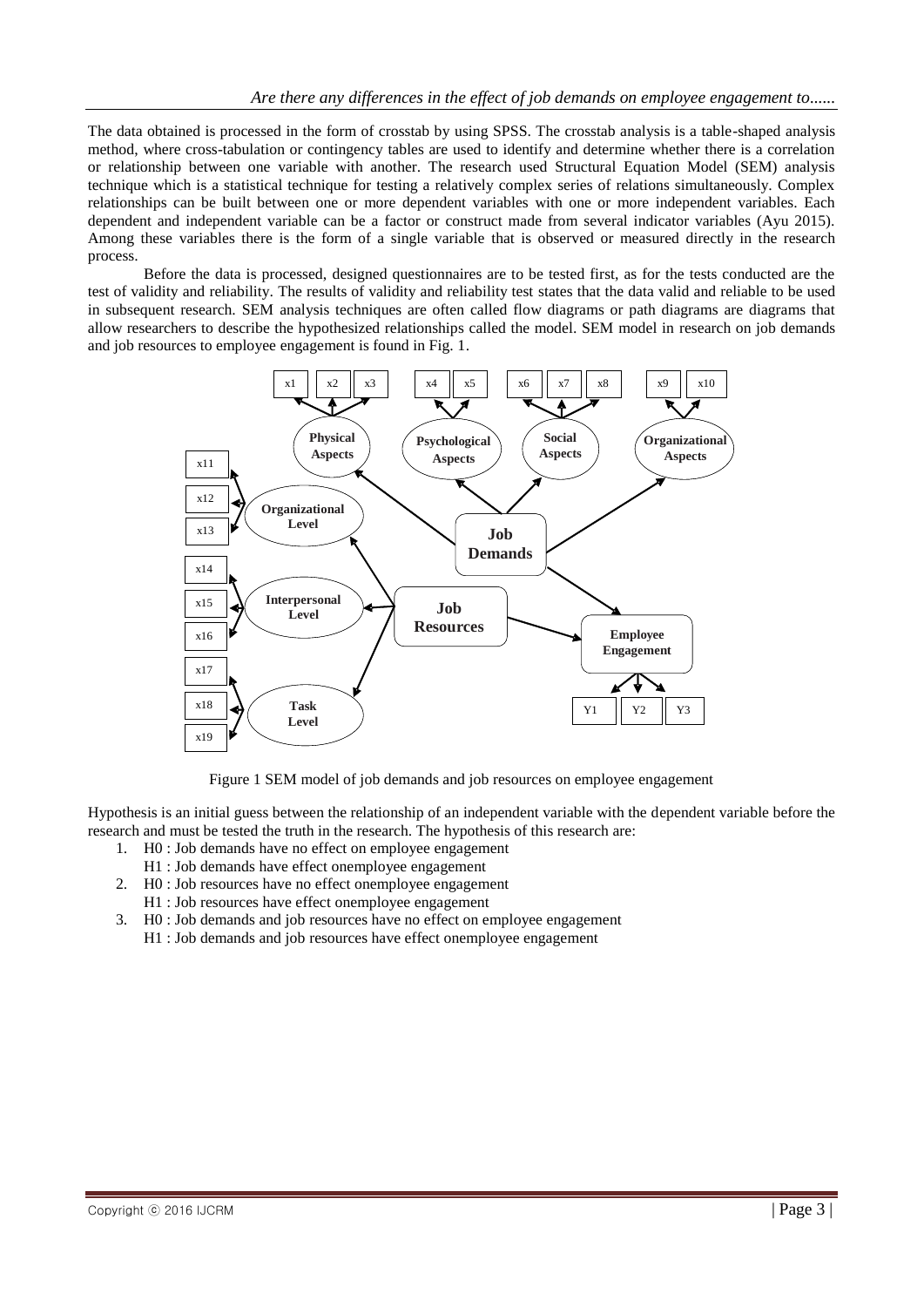|                |                                | Table 1 Description of SEM model |                                                                            |                |
|----------------|--------------------------------|----------------------------------|----------------------------------------------------------------------------|----------------|
| No             | Constructs/Variables<br>Latent | Dimensions                       | Variables Manifest/indicators                                              | Symbol         |
| $\mathbf{1}$   | <b>Job Demands</b>             | aspect<br>physical               | too long work time<br>1.                                                   | X1             |
|                |                                |                                  | 2.<br>physical exhaustion                                                  | X <sub>2</sub> |
|                |                                |                                  | 3.<br>uncomfortable layout of<br>work environment                          | X3             |
|                |                                | aspect<br>psychological          | deadline pressure from<br>4.<br>work                                       | X4             |
|                |                                |                                  | difficulties in completing<br>5.<br>the job                                | X <sub>5</sub> |
|                |                                | social aspect                    | Negative emotional<br>6.<br>connection with the client                     | X <sub>6</sub> |
|                |                                |                                  | 7.<br>Unfavorable relationships<br>with colleagues                         | X7             |
|                |                                |                                  | Unhealthy relationships<br>8.<br>with superiors                            | X8             |
|                |                                | organizational<br>aspects        | insecurity associated with<br>9.<br>the future of work                     | X9             |
|                |                                |                                  | 10. an ambiguous role in<br>work                                           | X10            |
| $\overline{c}$ | <b>Job Resources</b>           | Organization<br>level            | 11. the salary conformity<br>obtained with the<br>assigned task            | X11            |
|                |                                |                                  | 12. existence of career<br>development<br>opportunities in<br>organization | X12            |
|                |                                |                                  | 13. availability of existing<br>information within the<br>organization     | X13            |
|                |                                | interpersonal<br>level           | 14. good communication<br>among colleagues                                 | X14            |
|                |                                |                                  | 15. support from superiors                                                 | X15            |
|                |                                |                                  | 16. positive group climate                                                 | X16            |
|                |                                | task level                       | 17. participation in decision-<br>making                                   | X17            |
|                |                                |                                  | 18. clarity of roles within the<br>group                                   | X18            |
|                |                                |                                  | 19. varieties of work                                                      | X19            |
| 3              | Employee                       |                                  | 1. vigor                                                                   | Y1             |
|                | Engagement                     |                                  | 2. dedication                                                              | Y2             |
|                |                                |                                  | 3. absorption                                                              | Y3             |

### **RESULT AND DISCUSSION**

4.1 Gender Relationship Distribution, Age, Old Working, and Marital Status with Variable Employee Engagement The value of chi-square significance obtained from crosstab results based on gender and age distribution on all indicators of employee engagement is  $> 0.05$  (5% real level). This indicates that gender and age differences do not affect the employee response of Bank XYZ to the indicators contained in employee engagement. In the old distribution of employment and employee marriage status, crosstab results show that long work and marital status are only closely related to one indicator of dedication, which is about work that can inspire employees with a chi-square significance value of  $0.004 < 0.05$ .

### **4.2 Model Evaluation**

SEM is a second generation multivariate analysis technique, combining measurement model (confirmatory factor analysis) with structural model (regression analysis, path analysis). Model evaluation using LISREL research method was conducted on male and female respondents. Wijanto (2008) stated that the evaluation of data suitability level with the model is done through several stages: overall model fit, measurement model fit, and structural model fit.

### **4.2.1 Test Results on Male Respondents**

### **4.2.1.1 Overall model fit**

In Table 2 data, all data from the results obtained show that the model in this study was tested to have compatibility (fit) with the data and indicate that the results of the questionnaire able to answer the built theory.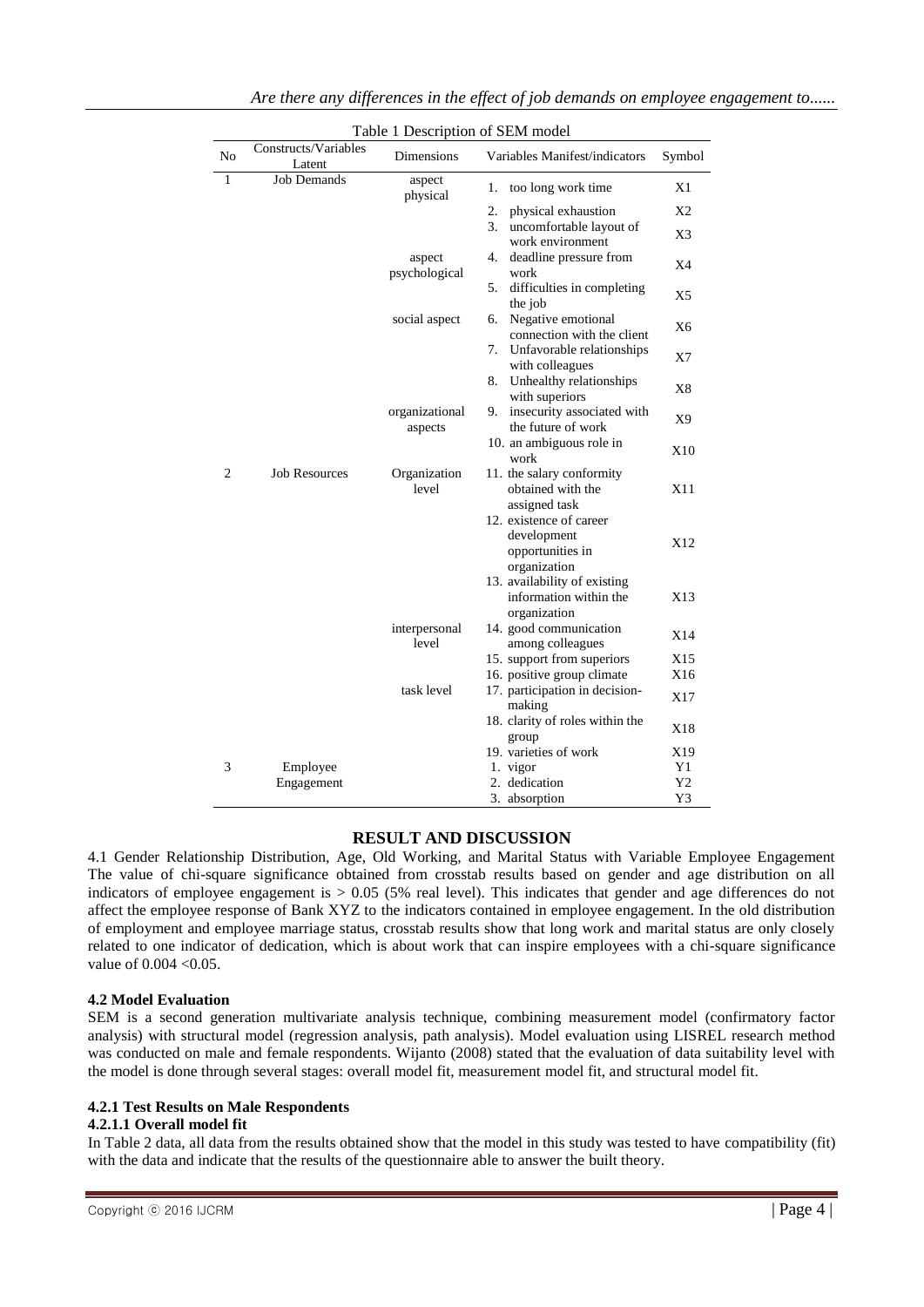| Table 2 Male model Goodness of fit index       |               |        |               |  |  |
|------------------------------------------------|---------------|--------|---------------|--|--|
| Goodness-of-Fit                                | Model         |        |               |  |  |
|                                                | Cut-off Value | Result | Compatibility |  |  |
| Chi-Square/df                                  | $\leq 2.00$   | 1.347  | Good Fit      |  |  |
| p-value                                        | $\geq 0.05$   | 0.107  | Good Fit      |  |  |
| RMSEA(Root Mean square Error of Approximation) | $\leq 0.08$   | 0.077  | Good Fit      |  |  |
| GFI(Goodness of Fit)                           | $\geq 0.90$   | 1.00   | Good Fit      |  |  |
| AGFI(Adjusted Goodness of Fit Index)           | $\geq 0.90$   | 1.00   | Good Fit      |  |  |
| CFI (Comparative Fit Index)                    | $\geq 0.90$   | 1.00   | Good Fit      |  |  |
| NFI (Normed Fit Index)                         | $\geq 0.90$   | 1.00   | Good Fit      |  |  |
| RFI (Relative Fit Index)                       | $\geq 0.90$   | 1.00   | Good Fit      |  |  |

### **4.2.1.2 Measurement model fit**

Based on Fig. 2, it is found that job demands and job resources affect employee engagement and both have a positive relationship. The higher job demands and job resources earned by employees will make employee engagement high. Vice versa, the more employees do not feel the existence of job demands and job resources will lower the level of employee engagement.



Figure 2 The estimated value of the model capacity factor of the job demands and job resources model of the employee engagement of male respondents

The result of job demands variable processing to four dimension has significant relation to latent variable. The dimension that has the highest load factor is the social aspect, with the highest indicator is the unfavorable relationship with the boss. This is in line with Hermana's (2017) research result that social interaction between employees, with employers and employees of different types of work, only affects male employees and has a negative influence on turnover intention. Where according to Ayu's (2015) research result, that turnover intention has influence to employee engagement. This means that social interaction between employees, with employers, or employees of different types of work in good condition will lower the mind to quit the job, the intention to find new jobs and the intention to quit the job on male employees.

Based on the data, the result of the processing of job resource variables interpreted the whole dimension of the significant relationship to the latent variable. The dimension that has the highest factor is the interpersonal level, with the support indicator from the boss. This result is in line with Ayu's research (2015) which states that the interpersonal level dimension is the most influential in the variable of job resources. The result of the processing of employee engagement variables implies that all dimensions of the relationship are significant to the latent variables. The indicator that has the highest factor on the males are the vigor. This shows that the feeling of excitement, enthusiasm, and unyielding in work is the most reflective indicator of their employee engagement so that it can support the work.

### **4.2.1.3** *Structural model fit*

Based on Table 3, the results state that job demands and job resources affect employee engagement of male employees. Positive relationship of job demands and job resources to employee engagement states that the higher job demands and job resources will increase employee engagement. This result is in line with statement from Bakker *et al* (2010) that although individuals feel tired after a hard day's work, the individual describes the fatigue as a pleasurable state because it is associated with positive achievement.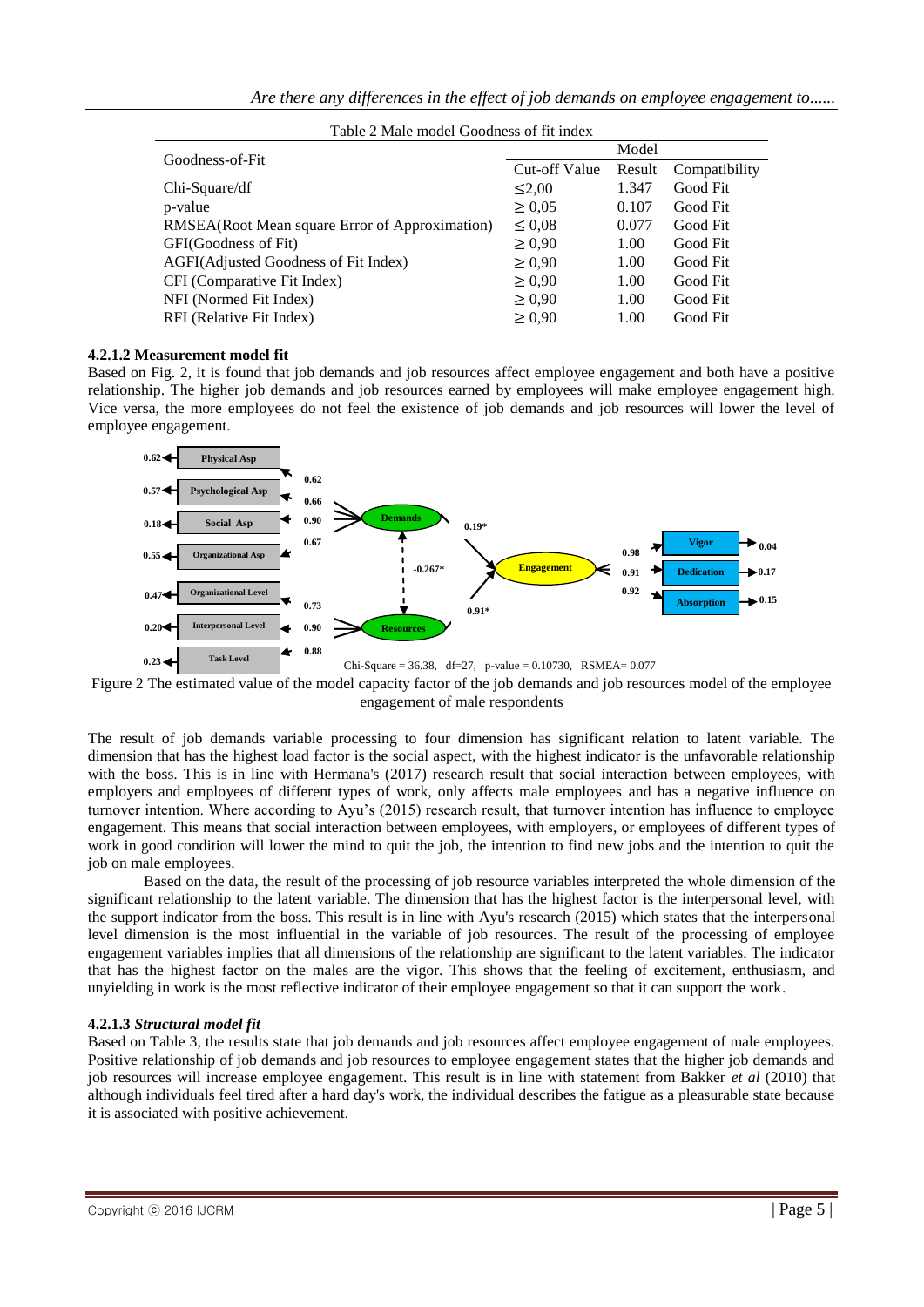| Table 3 Male respondent structural model results                              |  |            |  |                                                 |
|-------------------------------------------------------------------------------|--|------------|--|-------------------------------------------------|
| Relationship between variables SLF  t-hit  Result                             |  |            |  | Conclusions                                     |
| Demands $\rightarrow$ Engagement                                              |  | 0.19 6.70  |  | Significant $H0$ rejected (t count $> t$ table) |
| Resources $\rightarrow$ Engagement                                            |  | 0.91 12.05 |  | Significant H0 rejected (t count t table)       |
| *) $SLF = Standardized loading factor \ge 0.50$ and $ T\text{-count}  > 1.96$ |  |            |  |                                                 |

Based on Fig. 2, obtained job demands correlation coefficient and job resources on male employees significant with the value of -0.267. The data shows that job demands and job resources have a relationship that is inversely proportional. This result is similar to Schaufeli and Bakker's theory (2004), that high job demands can cause lower jobresources. Conversely, high job resources can reduce job demands. This is reinforced by Xanthopoulou *et al* (2007) research which shows that workers who have high job resources will use their capabilities so that they are better able to cope with high job demands.

# **4.2.2 Test Results on Female Respondents**

## **4.2.2.1 Overall model fit**

In Table 4 data, all data from the results obtained show that the model in this study was tested to have compatibility (fit) with the data and indicate that the results of the questionnaire able to answer the built theory.

| Table 4 Female model Goodness of fit index     |               |        |               |  |
|------------------------------------------------|---------------|--------|---------------|--|
| Goodness-of-Fit                                |               | Model  |               |  |
|                                                | Cut-off Value | Result | Compatibility |  |
| $Chi-Square/df$                                | $\leq 2.00$   | 1.200  | Good Fit      |  |
| p-value                                        | $\geq 0.05$   | 0.193  | Good Fit      |  |
| RMSEA(Root Mean square Error of Approximation) | $\leq 0.08$   | 0.058  | Good Fit      |  |
| GFI(Goodness of Fit)                           | $\geq 0.90$   | 0.95   | Good Fit      |  |
| AGFI(Adjusted Goodness of Fit Index)           | $\geq 0.90$   | 0.92   | Good Fit      |  |
| CFI (Comparative Fit Index)                    | $\geq 0.90$   | 1.00   | Good Fit      |  |
| NFI (Normed Fit Index)                         | $\geq 0.90$   | 1.00   | Good Fit      |  |
| RFI (Relative Fit Index)                       | $\geq 0.90$   | 1.00   | Good Fit      |  |

### **4.2.2.2 Measurement model fit**

The result of t-test on female employees shows that only job resources have a significant effect on employee engagement and have a positive relationship. This shows that the higher job resources perceived by employees will make employee engagement high. Vice versa, the more employees that do not feel the existence of job resources will lower the level of employee engagement.



Figure 3 The estimated value of the model capacity factor of the job demands and job resources model of the employee engagement of female respondents

In female employees, the results show that the four dimensions of job demands have a significant relationship to the latent variables. Dimensions that have the highest load factor is the physical aspect, that is in the layout of the uncomfortable work environment. This shows that employees feel less comfortable with their current work environment. Inadequate or uncomfortable work environment or facilities around the work space can reduce the concentration of employees that can impact on employee performance.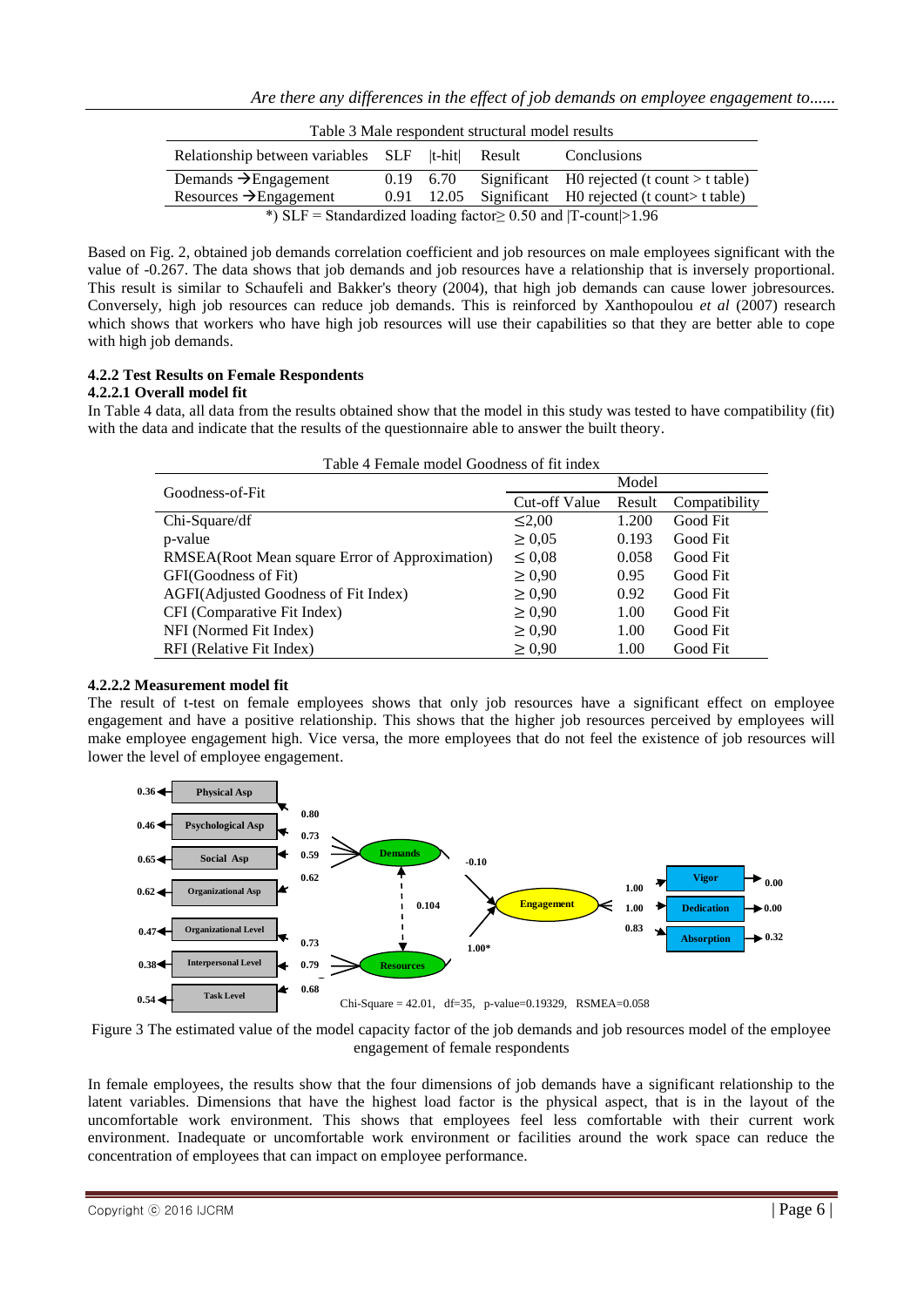One of the most vulnerable groups of workers to experience this are the female workers, especially those who are married (dual career woman). Based on previous research by Naido and Jano (2002) in Nurendra (2016) the existence of two different roles, namely in work and household, will cause conflict in a dual career woman so that will affect its role in work. The result of variable processing of job resources of female employees interpreted that all three dimensions have significant relation to latent variables. Dimensions that have a load factor is the level of interpersonal, i.e. indicators of communication among colleagues. This is supported by Hubeis (2010) statement, that it can be concluded that a success in communicating between genders can be seen from the communication gap itself which is indicated by the gender gap itself.

According to employee engagement variables data obtained that the dimensions of vigor, dedication, and absorption have a significant influence on employee engagement. Indicators that have the highest factors on female gender are vigor and dedication. This shows that feeling of excitement, enthusiasm, unyielding in the work, to feel their work can give inspiration are the indicators that most reflects their employee engagement so that it can support the job.

### **4.2.2.3 Structural model fit**

Based on test results that can be seen in Table 5, shows only job resources that affect employee engagement and have a positive relationship. This explains that the greater the job resources the more employee engagement will increase in Bank XYZ, and the lower the job resources will further lower employee engagement in Bank XYZ. This is in line with the research by Lipinska and Wasiak (2010) that the role of gender has a positive and significant impact on job satisfaction that is directly related to female's employee engagement through the aspects found in the job resources*.*

| Tabel 5 Female respondent structural model results                  |                   |  |               |                                                             |
|---------------------------------------------------------------------|-------------------|--|---------------|-------------------------------------------------------------|
| Relationship between variables SLF                                  |                   |  | t-hit  Result | Conclusion                                                  |
| Demands $\rightarrow$ Engagement                                    |                   |  |               | $-0.10$ $-1.62$ Insignificant H0 accepted (t count t table) |
| Resources $\rightarrow$ Engagement                                  | $1.00 \quad 9.35$ |  | Significant   | $H0$ rejected (t count t table)                             |
| *) SLF = Standardized loading factor $\geq 0.50$ and  T-count >1.96 |                   |  |               |                                                             |

Based on Fig. 3, obtained job demands correlation coefficient and job resources on female employees are not significant with the value of 0.104. The data shows that job demands and job resources have no relationship to female employees. This is in line with Nurendra's (2016) research results that job resources and job demands have no relationship to employee engagement in career womens.

### **CONCLUSIONS AND SUGGESTIONS**

The conclusions obtained from the results of this study is that employee engagement of male employees in Bank XYZ are influenced by job demands and job resources in which both variables have a positive relationship. The most reflective indicator of the status of male employees is the relationship and support with superiors. While employee engagement of female employees in Bank XYZ are only influenced by job resources and has a positive relationship, where the indicator that most reflects the state of female employees is communication with co-workers. The factors that most affect employee engagement in Bank XYZ are job resources. The male and female employees at Bank XYZ see aspects of job resources as being very influential for themselves in work issues.

The relationship between job demands variables on job resources has no significant effect on both male and female employees. While the relationship between job resource variables to job demands only have significant effect on male employees, and have a negative relationship. This shows that the higher the job resources the lower the job demands or can also apply the opposite where the lower the job resources the higher the job demands.

Some suggestions that the authors point out related to the results of the research are the management of Bank XYZ can be more into transparency, expansion and facilitate the spread of information on changes in work policies and newest service products. Bring back the benefits of discussion per team, morning coffee or quick briefing with superiors. In addition to clarify the duties of employees, it also can make communication between colleagues and with superiors to be better and flexible. Good relationships in the work environment can also make employees confident in dealing with employees. Sport events and community containers can be re-prioritized.

Management department is expected to review and monitor the emotional state of employees, prepare staff for counseling who are really willing to listen and convey the aspirations of employees. Procurement of nursering room and recall the benefits of motion study. Management department also needs to help make the work environment more comfortable.

To improve the organizational environment in Bank XYZ, management is expected to hold many events involving various departments, across positions and responsibilities. Dhuha Lecture, sermons, and Staff Gathering are to be performed more often. In this researchjob demands of female employees have no significant influence on employee engagement, it will be interesting to examine in further research either in Bank XYZ itself or in other companies.